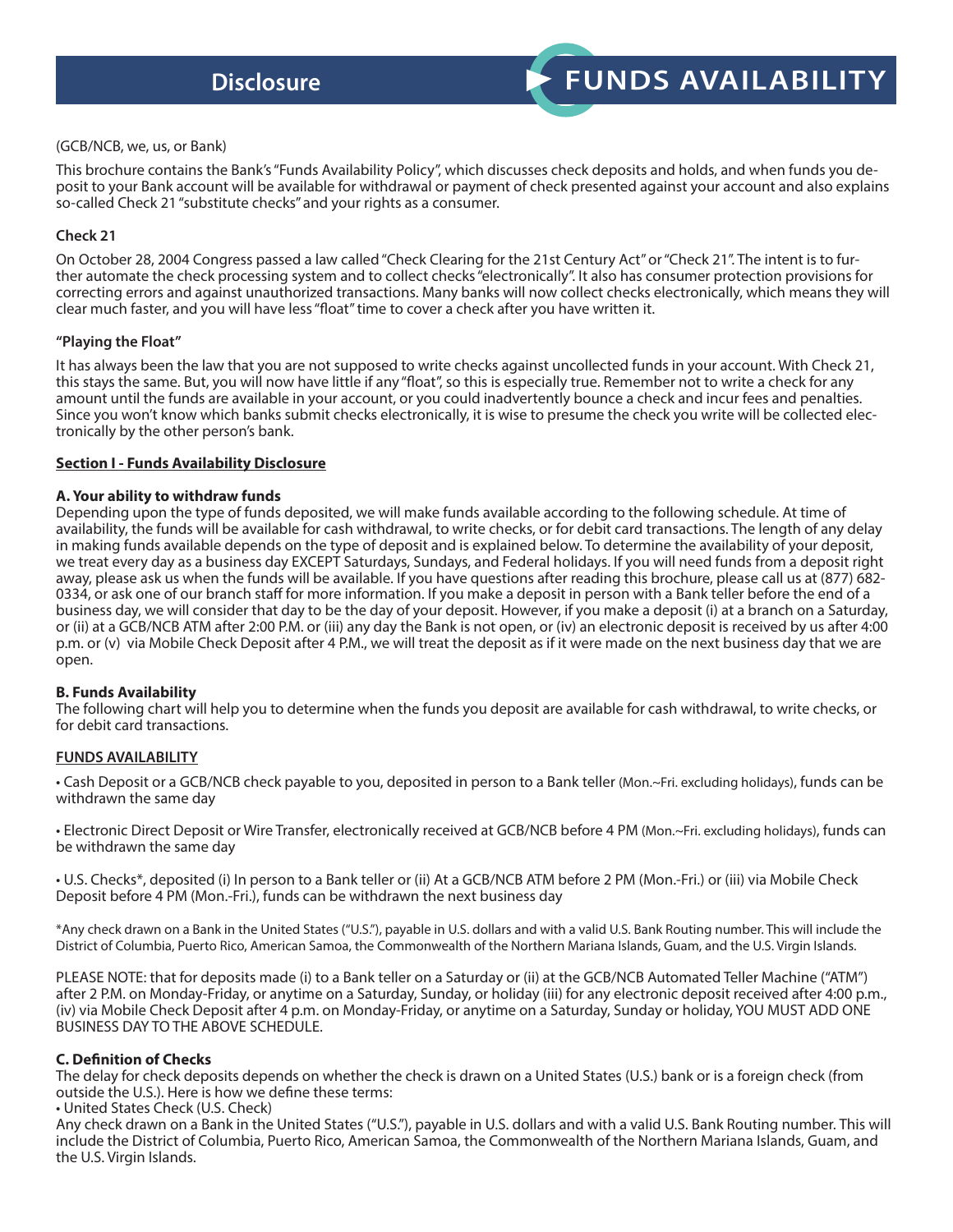#### • Canadian Check Payable in U.S. Funds

Any check payable through a Canadian Bank payable in U.S. Funds. The first \$225 of these checks will be available on the first (1st) business day after the day of your deposit. Generally, all of the remaining funds will be available on the fifth (5th) business day after the day of deposit for checks deposited (i) In person to a Bank teller or (ii) at a GCB/NCB ATM before 2 PM (Mon-Fri.) or (iii) via Mobile Check Deposit before 4 PM (Mon.-Fri.)

• Foreign Checks (from outside U.S.)

Please note that this Funds Availability policy applies only to checks drawn on financial institutions located in the United States. Checks drawn on foreign countries (for example, Canada) must be submitted for collection and may take longer to clear. Please ask a Bank representative for details and fees regarding the collection process.

### **D. Same Day Availability**

Funds from the following deposits are available for withdrawal on the day of deposit if you make the deposit in person to a Bank teller:

• Cash (U.S. currency only)

• Wire Transfers payable to you received before 4 PM (local time)

• Checks drawn on GCB/NCB, payable to you

#### **E. Next Day Availability**

Funds are available on the first (1st) business day after the day of your deposit if the checks are made payable to you and the deposit is made in person to a Bank teller.

#### **F. Longer Delays May Apply**

In some cases, we will not make all of the funds that you deposit by check available to you on the first business day after the day of your deposit. Depending on the type of check that you deposit, funds may not be available until the fifth business day after the day of your deposit. The first \$225 of your deposits, however, may be available on the first business day.

If we are not going to make all of the funds from your deposit available on the first business day, we will notify you at the time you make your deposit. We will also tell you when the funds will be available. If your deposit is not made directly to one of our employees, or if we decide to take this action after you have left the premises, we will mail you the notice by the day after we receive your deposit.

If you will need the funds from a deposit right away, you should ask us when the funds will be available.

In addition, funds you deposit by check may be delayed for a longer period under the following circumstances:

- We believe a check you deposit will not be paid.
- You deposit checks totaling more than \$5,525 on any one day.
- You redeposit a check that has been returned unpaid.
- You have overdrawn your account repeatedly in the last six (6) months.
- There is an emergency, such as failure of computer or communications equipment.

We will notify you if we delay your ability to withdraw funds for any of these reasons, and we will tell you when the funds will be available. They will generally be available no later than the fifth (5th) business day after the day of your deposit.

#### **G. Returned Checks**

Even after the Bank has made these funds available to you, and you withdraw them, you are still responsible for any checks you cashed or deposited that are returned unpaid for any reason. In those circumstances, you must reimburse us the amount of the check, plus a minimal handling fee (see our fee schedule for the current fee). The Bank may collect any amounts due as provided by law through the right of charge-back, the right of set-off, or collect the sums directly from you.

#### **H. Interest Accrual**

If you deposit a check into an interest bearing account, the deposit will begin to earn interest the next business day (which is usually when the Bank receives provisional credit for your deposit from the Federal Reserve Bank or other correspondent Bank). Any delay in us receiving this provisional credit will lead to a reduction in the interest earned on that deposit.

#### **I. Special Rules for New Accounts**

If you are a new customer, the following special rules will apply during the first thirty (30) days your account is open: I) Funds from deposits made in person to a Bank teller of cash, a GCB/NCB check made payable to you, wire transfers, U.S. Treasury checks, and the first \$5,525 of a day's total deposits of cashier's, certified, bank, teller, travelers, and state and local government checks and U.S. Postal money orders will be available on the first (1st) business day after the day of your deposit if the check(s) are made payable to you. If the deposit does not meet these conditions, the first \$5,525 will be available on the 2nd business day after deposit. Generally, the excess over \$5,525 will be available on the fifth (5th) business day after the day of your deposit. II) Funds from all other U.S. check deposits will be available on the fifth (5th) business day after the day of your deposit.

#### **Section II - Check 21 Disclosure**

To make check processing faster, federal law permits banks to clear checks electronically and/or to replace original checks with "substitute checks". These checks are similar in size to original checks with a slightly reduced image of the front and back of the original check. The front of a substitute check states: "This is a legal copy of your check. You can use it the same way you would use the original check". You may use a substitute check as proof of payment just like the original check.